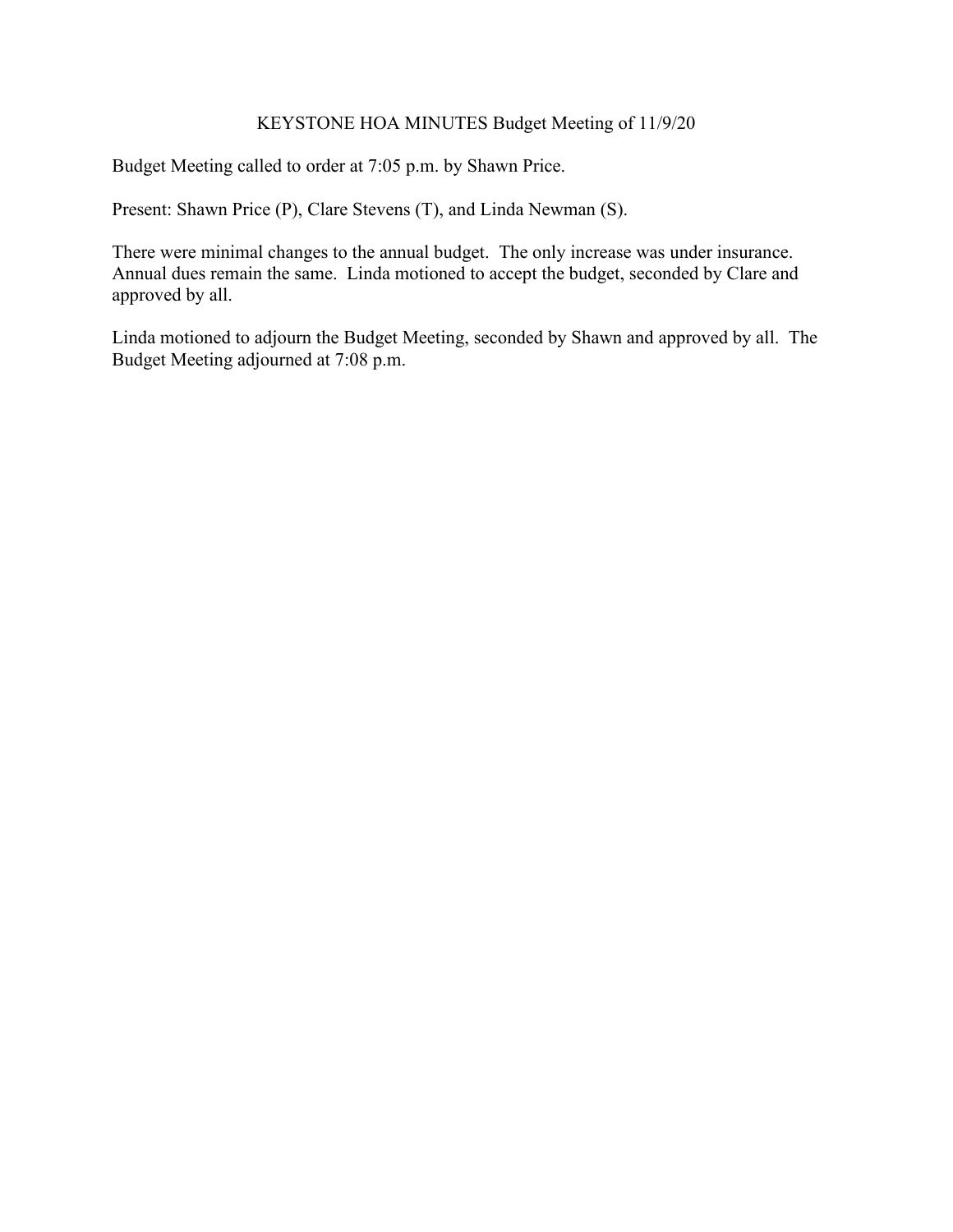## KEYSTONE HOA MINUTES Organizational Meeting of 11/9/20

Organizational Meeting Called to order at 7:09 by Michael Diorio.

Present: Shawn Price (P), Clare Stevens (T), and Linda Newman (S).

Proof of Notices for the Annual Meeting were mailed on October 16th and 27th, 2019. There were 13 residents on the zoom call and four proxies. A total of 44 were needed to have a quorum. A quorum was not established so we could not hold the annual meeting.

The terms for Shawn Price and Linda Newman have expired. There were three letters of intent from Parris Adams, Linda Newman, and Gina Schroeder to serve on the board. Shawn and Linda will remain on the board. Linda motioned to appoint Parris Adams and Gina Schroeder to the board, seconded by Clare and approved by all. Steven Gagliardo and Dylan Cerniglio also expressed interest in joining the board. Shawn motioned to expand the board to seven members, seconded by Clare and approved by all. Clare motioned to appoint Steven Gagliardo and Dylan Cerniglio to the board, seconded by Shawn and approved by all.

Michael Diorio was appointed chairperson of the Organizational Meeting.

Shawn Price was appointed President with his term ending in 2022. Parris Adams was appointed Vice-President with her term ending in 2021. Clare Stevens was appointed Treasurer with her term ending in 2021. Linda Newman was appointed secretary with her term ending in 2022. Gina Schroeder was appointed Director-at-Large with her term ending in 2022. Steven Gagliardo was appointed Director-at-Large with his term ending in 2021. Dylan Cerniglio was appointed Director-at-Large with her term ending in 2021.

Clare motioned to adjourn the Organizational Meeting, seconded by Linda and approved by all. The Organizational Meeting adjourned at 7:25 p.m.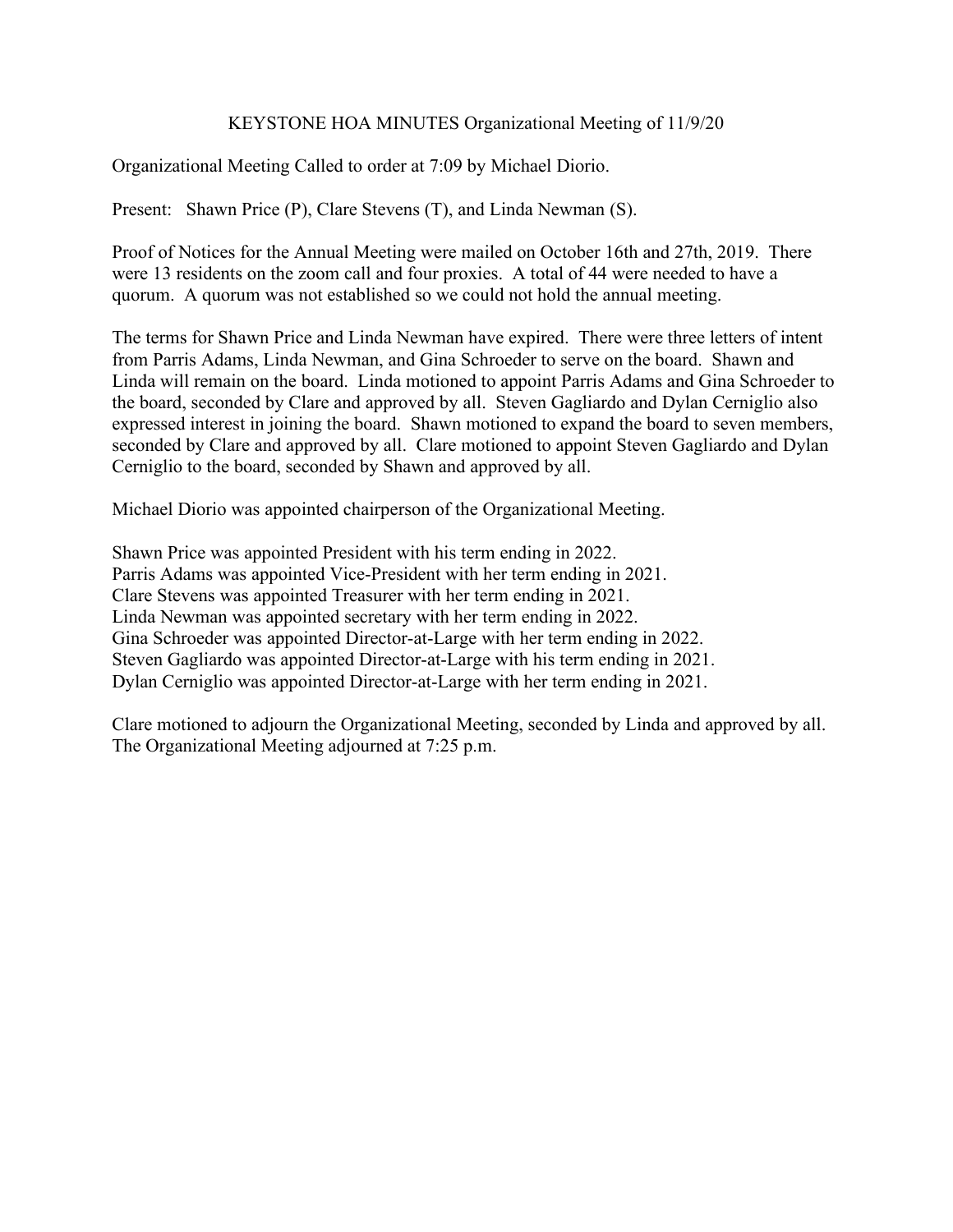## KEYSTONE HOA MINUTES Board Meeting of 11/9/20

Meeting called to order at 7:26 by Shawn Price.

Present: Shawn Price (P), Parris Adams, (VP), Clare Stevens (T), Linda Newman (S), Gina Schroeder (D), Steven Gagliardo (D), and Dylan Cerniglio (D).

Ameri-Tech presence: Michael Diorio

Residents on Zoom call: 13

## MINUTES:

 $\sim$  The minutes of 11/11/19 and 9/14/20 were approved by acclamation.

## TREASURERS REPORT:

 $\sim$  Clare reported the General Account balance is \$81,729.15 and the Money Market balance is \$77,517.33. Delinquencies total \$2,974.

## NONCOMPLIANCE/FINES:

No accounts remain with the attorney. Eight accounts are 90 days past due and final notices have been sent. They can be turned over to our attorney after November 15, 2020.

## ARCHITECTURAL COMMITTEE:

- $\sim$  Lot 20 submitted a request to paint the house and it was approved
- $\sim$  Lot 26 submitted a request to install a fence and it was approved.
- $\sim$  Lot 40 submitted a request to paint the house and it was approved.
- $\sim$  Lot 116 submitted a request to install a fence and pavers and it was approved.
- $\sim$  Lot 129 submitted a request to paint the house and it was approved.
- $\sim$  Lot 130 submitted a request to paint the house and it was approved.

#### MANAGER'S REPORT:

 $\sim$  The monthly inspection was complete on October 30th. Eighty-two violation letters were sent. There are no fining hearings scheduled.

 $\sim$  Parris motioned to change the paint specifications for the surrounding wall and cap, seconded by Shawn and approved by all.

#### OLD BUSINESS:

 $\sim$  Michael met with CES Engineering and more erosion was found around the pipes. SWFWMD will be conducting another inspection in the next 30 days. Michael will obtain quotes that meet the new specifications, and we will address it at our next meeting.

 $\sim$  We accepted Rainmaker's proposal to lift the trees along the wall on East Lake Rd, Forelock, and Bridle Path Way. Michael will obtain dates for the work to begin.

 $\sim$  Sean tabled amending the language pertaining to mechanical equipment for our Architectural Standards until our next meeting.